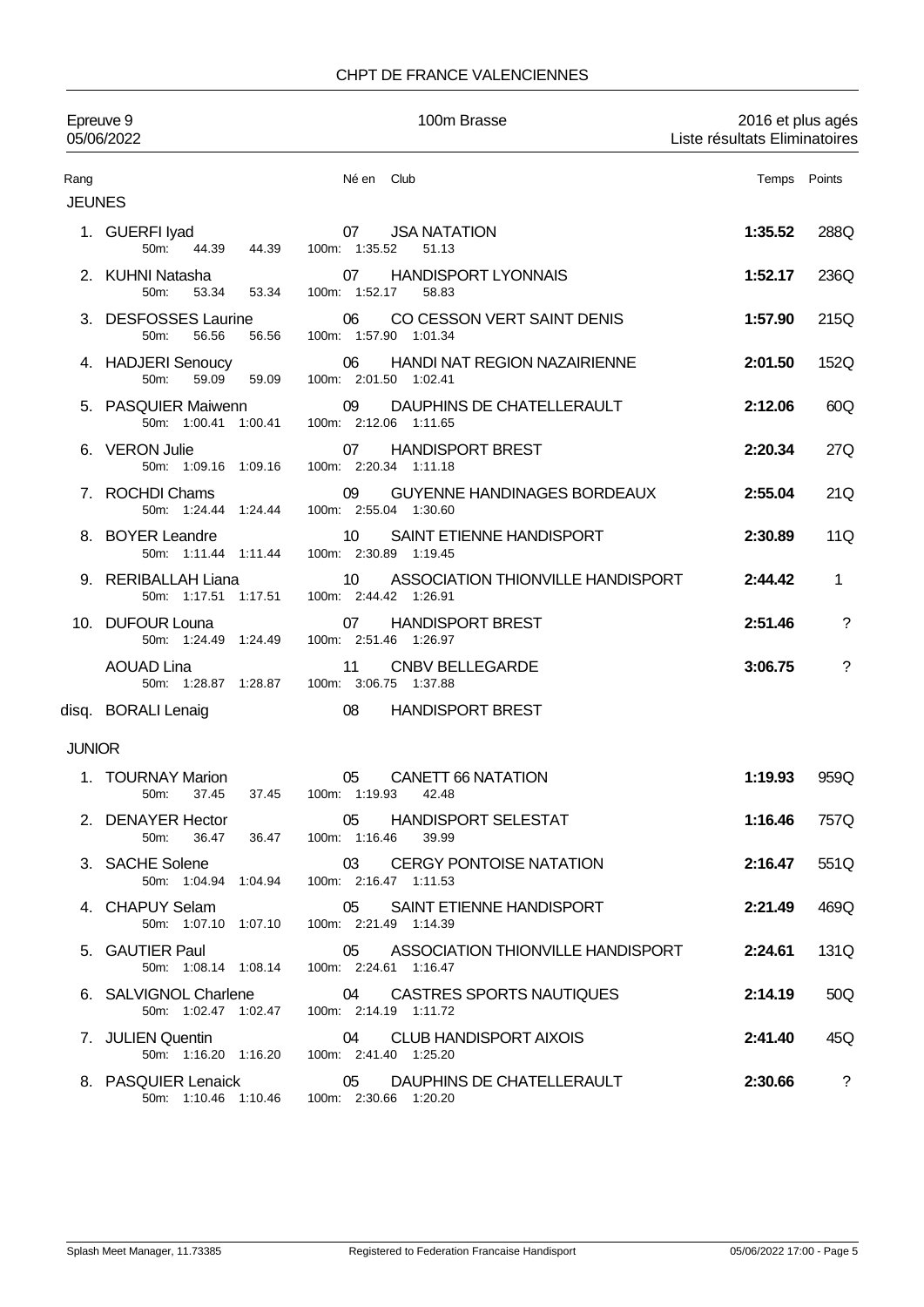## Epreuve 9, 100m Brasse, Eliminatoire

### MASTER

| 1. GREFFIER-GROMAIRE Fabrice<br>50m:<br>49.47<br>49.47                          | 68<br>CLUB NAUTIQUE DE NEVERS<br>100m: 1:43.22<br>53.75           | 1:43.22 | 166        |
|---------------------------------------------------------------------------------|-------------------------------------------------------------------|---------|------------|
| 2. FAYOLLE Frederic 74 Handisport 74 50m: 1:02.32 1:02.32 100m: 2:19.01 1:16.69 | Handisport Villefranche Sur Sa                                    | 2:19.01 | 36         |
| 50m: 1:09.34 1:09.34 100m: 2:25.16 1:15.82                                      | 3. CATARINO Christophe 74 ASMF ASSOCIATION HANISPORT DE PARIS     | 2:25.16 | 20         |
| 4. CHEVREUIL Nicole<br>50m: 1:11.62 1:11.62 100m: 2:29.94 1:18.32               | 55<br>HANDI NAT REGION NAZAIRIENNE                                | 2:29.94 | 9          |
| 5. SCHERB Laetitia<br>50m: 1:33.94 1:33.94 100m: 3:18.72 1:44.78                | 76 SPORTS REUNIS COLMAR HANDI NATATION                            | 3:18.72 | $\,6\,$    |
| 6. LAFITTE Catherine<br>50m: 1:25.67 1:25.67 100m: 3:02.69 1:37.02              | 68 CANARDS ROCHELAIS                                              | 3:02.69 | 4          |
| 7. DEZIER Pierre<br>50m: 1:26.85 1:26.85 100m: 3:23.58 1:56.73                  | 77 ASME ASSOCIATION HANISPORT DE PARIS 3:23.58                    |         | $\ddot{?}$ |
| TOUTES CATEGORIES                                                               |                                                                   |         |            |
| 1. TOURNAY Marion<br>50m:<br>37.45                                              | 05<br><b>CANETT 66 NATATION</b><br>37.45 100m: 1:19.93<br>42.48   | 1:19.93 | 959Q       |
| 2. SCHOTT Verena<br>51.39  51.39  100m: 1:48.63<br>50m:                         | 89<br><b>TEAM BERLIN</b><br>57.24                                 | 1:48.63 | 887Q       |
| 3. BOULET Margot<br>50m:<br>40.50<br>40.50                                      | PROVINS NATATION<br>90<br>100m: 1:25.54<br>45.04                  | 1:25.54 | 850Q       |
| 4. DENAYER Hector<br>50m:<br>36.47<br>36.47                                     | 05<br><b>HANDISPORT SELESTAT</b><br>100m: 1:16.46<br>39.99        | 1:16.46 | 757Q       |
| 5. SCHREIBER Jan<br>35.39<br>50 <sub>m</sub> :<br>35.39                         | <b>TEAM BERLIN</b><br>01<br>100m: 1:17.87<br>42.48                | 1:17.87 | 721Q       |
| 6. VIOT Julien<br>50m:<br>53.47<br>53.47                                        | <b>HANDISPORT VALENCE</b><br>99<br>100m: 1:51.39<br>57.92         | 1:51.39 | 646Q       |
| 7. SACHE Solene<br>50m: 1:04.94 1:04.94                                         | 03<br><b>CERGY PONTOISE NATATION</b><br>100m: 2:16.47 1:11.53     | 2:16.47 | 551Q       |
| 8. VERPIOT Enzo<br>50m:<br>46.61                                                | <b>HANDISPORT VALENCE</b><br>01<br>46.61  100m: 1:43.85<br>57.24  | 1:43.85 | 500Q       |
| 9. CHAPUY Selam<br>50m: 1:07.10 1:07.10 100m: 2:21.49 1:14.39                   | 05 SAINT ETIENNE HANDISPORT                                       | 2:21.49 | 469Q       |
| 10. VERCASSON Florence 95 HANDISP<br>50m: 57.93 57.93 100m: 2:00.66 1:02.73     | 95 HANDISPORT VALENCE                                             | 2:00.66 | 439        |
| 11. MAHIEU Laura<br>50m: 1:00.23 1:00.23 100m: 2:08.46 1:08.23                  | 99 AQUATRI MONTBARD                                               | 2:08.46 | 413        |
| 12. WALTER Chloe<br>51.81  51.81  100m: 1:48.08<br>50m:                         | ASHPA STRASBOURG<br>01<br>56.27                                   | 1:48.08 | 306        |
| 13. GUERFI Iyad 07 JSA NA I /<br>50m: 44.39 44.39 100m: 1:35.52 51.13           | 07 JSA NATATION                                                   | 1:35.52 | 288Q       |
| 14. KUHNI Natasha<br>53.34  53.34  100m: 1:52.17<br>50m:                        | 07 HANDISPORT LYONNAIS<br>58.83                                   | 1:52.17 | 236Q       |
| 15. DESFOSSES Laurine<br>50m:<br>56.56                                          | 06<br>CO CESSON VERT SAINT DENIS<br>56.56  100m: 1:57.90  1:01.34 | 1:57.90 | 215Q       |
| 50m: 49.47 49.47 100m: 1:43.22 53.75                                            | 16. GREFFIER-GROMAIRE Fabrice 68 CLUB NAUTIQUE DE NEVERS          | 1:43.22 | 166        |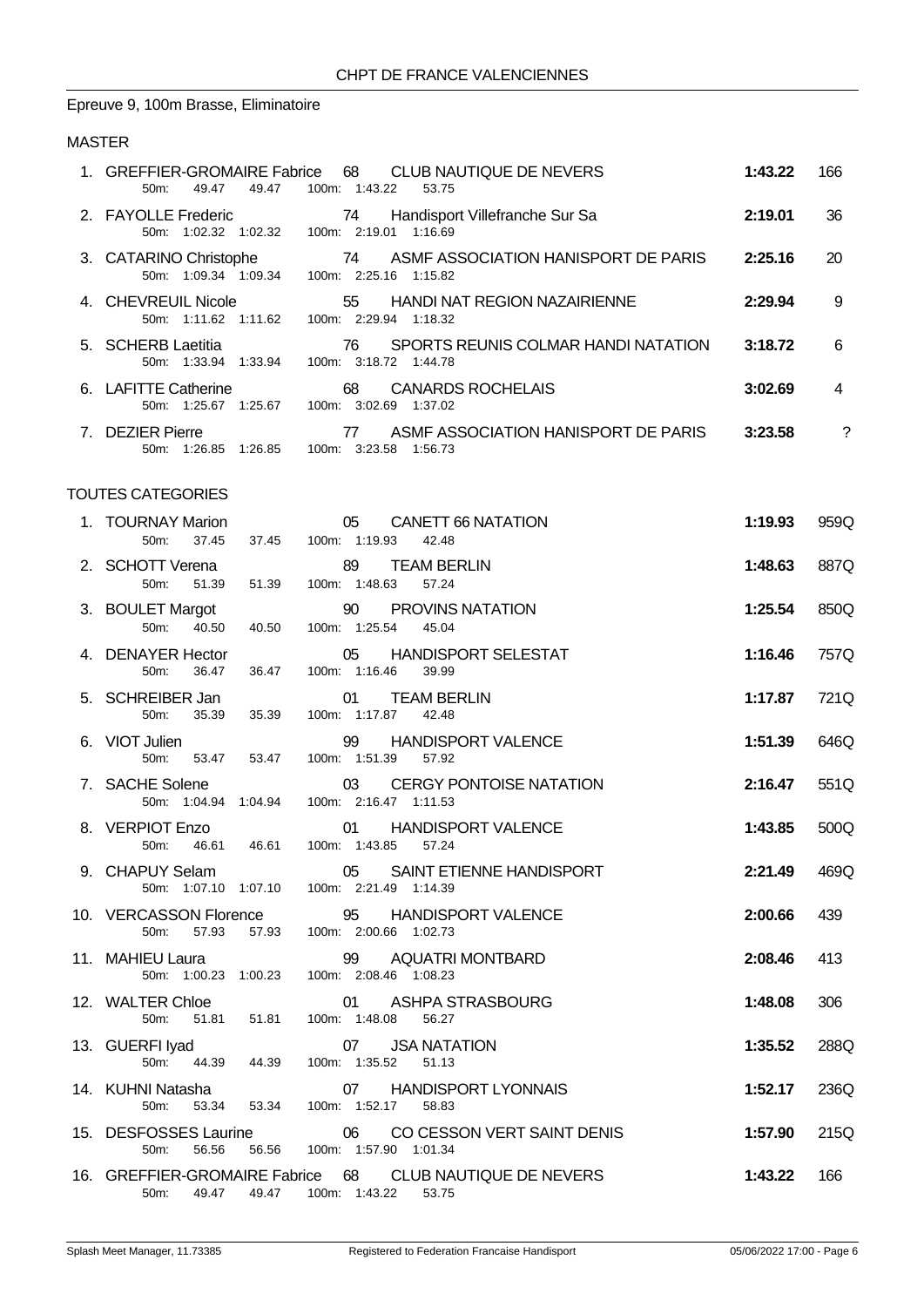# Epreuve 9, Tous, 100m Brasse, Eliminatoire, TOUTES CATEGORIES

| Rang |                                                                     | Né en Club                                                                                             | Temps Points |             |
|------|---------------------------------------------------------------------|--------------------------------------------------------------------------------------------------------|--------------|-------------|
|      | 17. SCHERB Julien                                                   | SPORTS REUNIS COLMAR HANDI NATATION<br>84<br>50m: 1:02.13 1:02.13 100m: 2:23.35 1:21.22                | 2:23.35      | 154         |
|      | 18. HADJERI Senoucy<br>50m:<br>59.09<br>59.09                       | 06<br>HANDI NAT REGION NAZAIRIENNE<br>100m: 2:01.50 1:02.41                                            | 2:01.50      | 152Q        |
|      | 19. GAUTIER Paul                                                    | 05 ASSOCIATION THIONVILLE HANDISPORT<br>50m: 1:08.14 1:08.14 100m: 2:24.61 1:16.47                     | 2:24.61      | 131Q        |
|      | 20. PALLIER Leopoldine                                              | 94 CS CLICHY 92 NATATION<br>50m: 1:06.72 1:06.72 100m: 2:26.78 1:20.06                                 | 2:26.78      | 101         |
|      | 21. PICARD Bruno<br>50m:<br>54.88<br>54.88                          | <b>CANARDS ROCHELAIS</b><br>97<br>100m: 1:55.38 1:00.50                                                | 1:55.38      | 92          |
|      | 22. PASQUIER Maiwenn                                                | 09<br>DAUPHINS DE CHATELLERAULT<br>50m: 1:00.41 1:00.41 100m: 2:12.06 1:11.65                          | 2:12.06      | 60Q         |
|      | 23. QUINTIN Thomas<br>54.19<br>50m:<br>54.19                        | 84 CS CLICHY 92 NATATION<br>100m: 1:55.99 1:01.80                                                      | 1:55.99      | 51          |
|      | 24. SALVIGNOL Charlene<br>50m: 1:02.47 1:02.47                      | CASTRES SPORTS NAUTIQUES<br>04<br>100m: 2:14.19 1:11.72                                                | 2:14.19      | 50Q         |
|      | 25. JULIEN Quentin                                                  | 04<br><b>CLUB HANDISPORT AIXOIS</b><br>50m: 1:16.20 1:16.20 100m: 2:41.40 1:25.20                      | 2:41.40      | 45Q         |
|      | 26. FAYOLLE Frederic<br>50m: 1:02.32 1:02.32                        | 74 Handisport Villefranche Sur Sa<br>100m: 2:19.01 1:16.69                                             | 2:19.01      | 36          |
|      | 27. VERON Julie<br>50m: 1:09.16 1:09.16                             | <b>HANDISPORT BREST</b><br>07<br>100m: 2:20.34 1:11.18                                                 | 2:20.34      | 27Q         |
|      | 28. ROCHDI Chams                                                    | 09<br>GUYENNE HANDINAGES BORDEAUX<br>50m: 1:24.44 1:24.44 100m: 2:55.04 1:30.60                        | 2:55.04      | 21Q         |
|      | 29. CATARINO Christophe                                             | 74 ASMF ASSOCIATION HANISPORT DE PARIS<br>50m: 1:09.34 1:09.34 100m: 2:25.16 1:15.82                   | 2:25.16      | 20          |
|      | 30. BOYER Leandre                                                   | 10 <sup>°</sup><br>SAINT ETIENNE HANDISPORT<br>50m: 1:11.44 1:11.44 100m: 2:30.89 1:19.45              | 2:30.89      | 11Q         |
|      | 31. CHEVREUIL Nicole                                                | 55 HANDI NAT REGION NAZAIRIENNE<br>50m: 1:11.62 1:11.62 100m: 2:29.94 1:18.32                          | 2:29.94      | 9           |
|      |                                                                     | 32. CAPAROS AUDIGIER Lea 00 HANDISPORT VALENCE<br>50m: 1:14.53 1:14.53 100m: 2:36.92 1:22.39           | 2:36.92      | 6.          |
|      | <b>SCHERB Laetitia</b>                                              | 76<br>SPORTS REUNIS COLMAR HANDI NATATION<br>50m: 1:33.94 1:33.94 100m: 3:18.72 1:44.78                | 3:18.72      | 6           |
|      | 34. LAFITTE Catherine                                               | <b>CANARDS ROCHELAIS</b><br>68 —<br>50m: 1:25.67 1:25.67 100m: 3:02.69 1:37.02                         | 3:02.69      | 4           |
|      | 35. RERIBALLAH Liana                                                | ASSOCIATION THIONVILLE HANDISPORT<br>10<br>50m: 1:17.51  1:17.51  100m: 2:44.42  1:26.91               | 2:44.42      | 1           |
|      | 36. PASQUIER Lenaick                                                | DAUPHINS DE CHATELLERAULT<br>05<br>50m: 1:10.46 1:10.46 100m: 2:30.66 1:20.20                          | 2:30.66      | ?           |
|      | <b>DUFOUR Louna</b><br>50m: 1:24.49 1:24.49                         | 07 HANDISPORT BREST<br>100m: 2:51.46 1:26.97                                                           | 2:51.46      | $\tilde{?}$ |
|      | <b>AOUAD Lina</b><br>50m: 1:28.87 1:28.87                           | <b>CNBV BELLEGARDE</b><br>11<br>100m: 3:06.75 1:37.88                                                  | 3:06.75      | ?           |
|      | <b>DEZIER Pierre</b><br>50m: 1:26.85 1:26.85                        | ASMF ASSOCIATION HANISPORT DE PARIS<br>77<br>100m: 3:23.58 1:56.73                                     | 3:23.58      | ?           |
|      | disq. MICHAELIS Tom<br>disq. BORALI Lenaig<br>disq. TALLON Matthieu | 96<br><b>CLUB HANDISPORT AIXOIS</b><br><b>HANDISPORT BREST</b><br>08<br><b>HANDPHYCLUB DIJON</b><br>88 |              |             |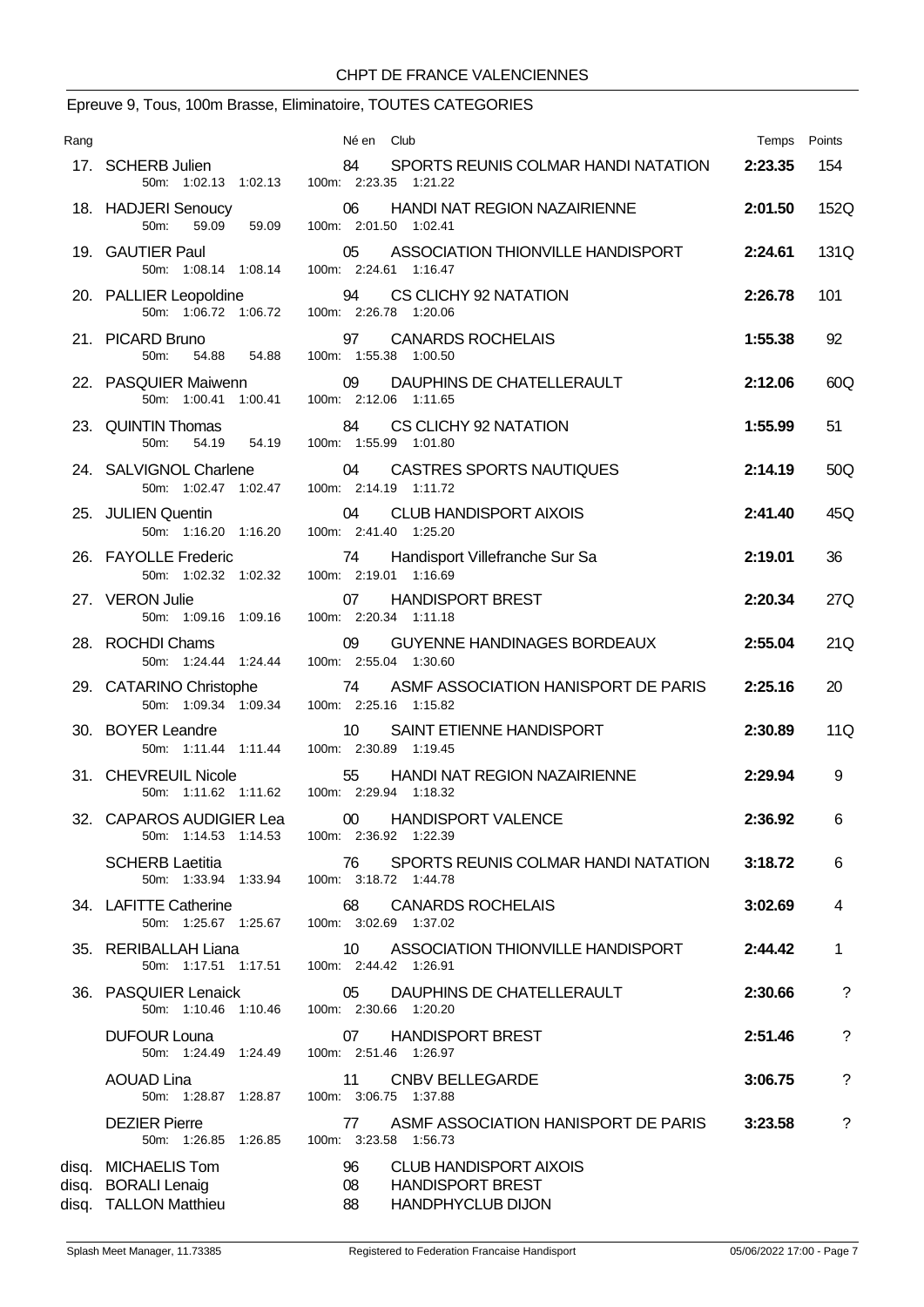### CHPT DE FRANCE VALENCIENNES

|               | Epreuve 9<br>05/06/2022                                | 100m Brasse                                                                  | 2016 et plus agés<br>Liste résultats Finales |     |
|---------------|--------------------------------------------------------|------------------------------------------------------------------------------|----------------------------------------------|-----|
| Rang          |                                                        | Né en Club                                                                   | Temps Points                                 |     |
|               | TOUTES CATEGORIES FINALE B                             |                                                                              |                                              |     |
|               | 1. CHAPUY Selam<br>50m: 1:07.95 1:07.95                | 05<br>SAINT ETIENNE HANDISPORT<br>100m: 2:21.62 1:13.67                      | 2:21.62                                      | 467 |
|               | 2. VERCASSON Florence<br>50m:<br>58.82<br>58.82        | <b>HANDISPORT VALENCE</b><br>95<br>100m: 1:59.81 1:00.99                     | 1:59.81                                      | 455 |
|               | 3. MAHIEU Laura<br>50m: 1:00.01 1:00.01                | <b>AQUATRI MONTBARD</b><br>99<br>100m: 2:09.13 1:09.12                       | 2:09.13                                      | 402 |
|               | 4. GREFFIER-GROMAIRE Fabrice<br>50m:<br>48.64<br>48.64 | 68<br>CLUB NAUTIQUE DE NEVERS<br>100m: 1:41.95<br>53.31                      | 1:41.95                                      | 184 |
|               | 5. SCHERB Julien<br>50m: 1:05.27 1:05.27               | SPORTS REUNIS COLMAR HANDI NATATION<br>84<br>100m: 2.21.12 1:15.85           | 2:21.12                                      | 175 |
|               | 6. GAUTIER Paul<br>50m: 1:08.47 1:08.47                | ASSOCIATION THIONVILLE HANDISPORT<br>05<br>100m: 2:23.86 1:15.39             | 2:23.86                                      | 137 |
|               | 7. PALLIER Leopoldine<br>50m: 1:06.75 1:06.75          | 94<br>CS CLICHY 92 NATATION<br>100m: 2:25.08 1:18.33                         | 2:25.08                                      | 114 |
|               | disq. WALTER Chloe                                     | 01<br>ASHPA STRASBOURG                                                       |                                              |     |
| <b>JEUNES</b> |                                                        |                                                                              |                                              |     |
|               | 1. GUERFI Iyad<br>50m: 41.14<br>41.14                  | <b>JSA NATATION</b><br>07<br>100m: 1:28.03<br>46.89                          | 1:28.03                                      | 455 |
|               | 2. DESFOSSES Laurine<br>50m:<br>55.68<br>55.68         | CO CESSON VERT SAINT DENIS<br>06<br>100m: 1:56.23 1:00.55                    | 1:56.23                                      | 239 |
|               | 3. KUHNI Natasha<br>50m:<br>53.88<br>53.88             | <b>HANDISPORT LYONNAIS</b><br>07<br>100m: 1:52.74<br>58.86                   | 1:52.74                                      | 227 |
|               | 4. HADJERI Senoucy<br>50m:<br>55.92<br>55.92           | HANDI NAT REGION NAZAIRIENNE<br>06<br>100m: 2:05.47 1:09.55                  | 2:05.47                                      | 113 |
|               | 5. ROCHDI Chams<br>50m: 1:20.03<br>1:20.03             | <b>GUYENNE HANDINAGES BORDEAUX</b><br>09<br>100m: 2:48.91<br>1:28.88         | 2:48.91                                      | 35  |
|               | 6. VERON Julie                                         | 07 HANDISPORT BREST<br>50m: 1:06.65 1:06.65 100m: 2:21.16 1:14.51            | 2:21.16                                      | 25  |
|               | 7. BOYER Leandre                                       | 10 SAINT ETIENNE HANDISPORT<br>50m: 1:10.59  1:10.59  100m: 2:29.51  1:18.92 | 2:29.51                                      | 13  |
|               | disq. RERIBALLAH Liana                                 | 10 ASSOCIATION THIONVILLE HANDISPORT                                         |                                              |     |
|               | <b>TOUTES CATEGORIES FINALES A</b>                     |                                                                              |                                              |     |
|               | 1. TOURNAY Marion<br>36.53<br>50m:<br>36.53            | CANETT 66 NATATION<br>05<br>100m: 1:18.23<br>41.70                           | 1:18.23                                      | 988 |
|               | 2. BOULET Margot<br>39.15<br>50m:<br>39.15             | <b>PROVINS NATATION</b><br>90<br>100m: 1:23.46<br>44.31                      | 1:23.46                                      | 892 |
|               | 3. SCHOTT Verena<br>50m:<br>50.86<br>50.86             | <b>TEAM BERLIN</b><br>89<br>100m: 1:48.44<br>57.58                           | 1:48.44                                      | 890 |
|               | 4. DENAYER Hector<br>34.90<br>50m:<br>34.90            | <b>HANDISPORT SELESTAT</b><br>05<br>100m: 1:13.50<br>38.60                   | 1:13.50                                      | 832 |
|               | 5. SCHREIBER Jan<br>50m:<br>35.50<br>35.50             | <b>TEAM BERLIN</b><br>01.<br>100m: 1:16.58<br>41.08                          | 1:16.58                                      | 754 |
|               | 6. VIOT Julien                                         | 99<br><b>HANDISPORT VALENCE</b><br>50m: 52.95 52.95 100m: 1:51.00 58.05      | 1:51.00                                      | 653 |